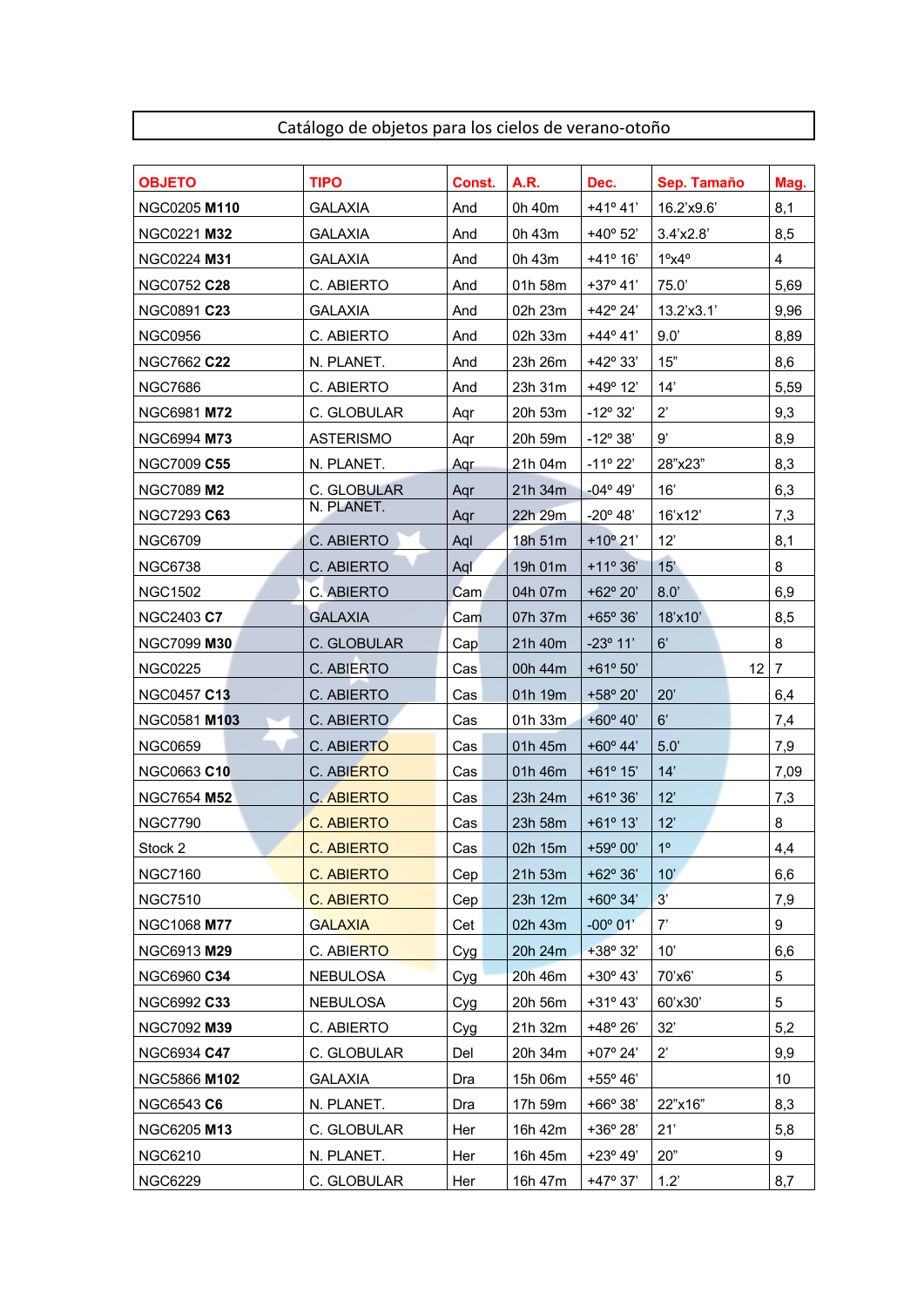| NGC6341 M92        | C. GLOBULAR         | Her        | 17h 17m | $+43°08'$         | 14'                   | 6,5            |
|--------------------|---------------------|------------|---------|-------------------|-----------------------|----------------|
| <b>NGC7209</b>     | C. ABIERTO          | Lac        | 22h 05m | $+46°30'$         | 10'                   | 7,6            |
| <b>NGC7243 C16</b> | C. ABIERTO          | Lac        | 22h 15m | $+49^{\circ} 53'$ | 18'                   | 6,4            |
| <b>NGC7394</b>     | C. ABIERTO          | Lac        | 22h 51m | +52° 10'          | 15'                   | 8              |
| NGC6720 M57        | N. PLANET.          | Lyr        | 18h 54m | $+33^{\circ} 02'$ | 76"                   | 8,8            |
| NGC6779 M56        | C. GLOBULAR         | Lyr        | 19h 17m | $+30^{\circ}$ 11' | $2^{\prime}$          | 8,2            |
| CR350              | C. ABIERTO          | Oph        | 17h 48m | $+01^{\circ} 18'$ |                       | 6              |
| NGC6171 M107       | C. GLOBULAR         | Oph        | 16h 32m | $-13^{\circ}03'$  | 2.2'                  | 9,5            |
| NGC6218 <b>M12</b> | C. GLOBULAR         | Oph.       | 16h 47m | $-01^{\circ}57'$  | 9'                    | 6,8            |
| NGC6254 M10        | C. GLOBULAR         | Oph        | 16h 57m | $-04^{\circ}06'$  | 8'                    | 6,6            |
| <b>NGC6266 M62</b> | C. GLOBULAR         | Oph        | 17h 01m | $-30^{\circ}$ 07' | 4.3'                  | $\overline{7}$ |
| NGC6273 M19        | C. GLOBULAR         | Oph        | 17h 03m | $-26^{\circ} 10'$ | 4,3                   | 8              |
| NGC6333 M9         | C. GLOBULAR         | Oph.       | 17h 19m | $-18^{\circ} 31'$ | $2^{\prime}$          | 8,2            |
| NGC6402 M14        | C. GLOBULAR         | <b>Oph</b> | 17h 37m | $-03^{\circ}$ 15' | 3'                    | 7,6            |
| NGC6633            | C. ABIERTO          | Oph.       | 18h 27m | $+06°31'$         | 30'                   | 4,6            |
| <b>NGC7078 M15</b> | C. GLOBULAR         | Peg        | 21h 30m | $+12^{\circ} 10'$ | 18'                   | 6              |
| <b>NGC7331 C30</b> | <b>GALAXIA</b>      | Peg        | 22h 37m | $+34^{\circ} 25'$ | 11'x4'                | 9,5            |
| MEL20              | C. ABIERTO          | Per        | 03h 22m | $+48°36'$         | 300'                  | 1,2            |
| <b>NGC0650 M76</b> | N. PLANET.          | Per        | 01h 42m | $+51^{\circ}36'$  | 2.7'                  | 10             |
| NGC0869-0884 C14   | C. ABIERTO          | Per        | 02h 20m | +57° 10'          | 18.0'                 | 5,3            |
| <b>NGC0957</b>     | C. ABIERTO          | Per        | 02h 34m | $+57^{\circ}36'$  | 10.0'                 | 7,59           |
| <b>NGC1039 M34</b> | C. ABIERTO          | Per        | 02h 42m | $+42^{\circ} 45'$ | 40'                   | 5,2            |
| <b>NGC1342</b>     | C. ABIERTO          | Per        | 03h 31m | $+37^{\circ} 20'$ | 15'                   | 6,69           |
| <b>NGC1528</b>     | C. ABIERTO          | Per        | 04h 15m | $+51^{\circ}$ 14' | 16.0'                 | 6,4            |
| <b>NGC1582</b>     | C. ABIERTO          | Per        | 04h 33m | $+43^{\circ} 46'$ | 24.0'                 | $\overline{7}$ |
| NGC6838 M71        | C. GLOBULAR         | Sge        | 19h 54m | $+18^{\circ}47'$  | 7.0'                  | 8              |
| IC4752 M25         | <b>C. ABIERTO</b>   | Sgr        | 18h 32m | $-19°15'$         | 40'                   | 4,6            |
| <b>NGC6469</b>     | <b>C. ABIERTO</b>   | Sgr        | 17h 53m | $-22^{\circ} 21'$ | 13'                   | 8,5            |
| NGC6494 M23        | C. ABIERTO          | Sgr        | 17h 57m | $-19°01'$         | 25'                   | 5,5            |
| NGC6514 M20        | <b>NEBULOSA</b>     | Sgr        | 18h 03m | $-23^{\circ}02'$  | 20'                   | 6,3            |
| NGC6523 M8         | <b>NEBULOSA</b>     | Sgr        | 18h 04m | $-24^{\circ} 23'$ | 90'x40'               | 3              |
| NGC6531 M21        | C. ABIERTO          | Sgr        | 18h 05m | $-22^{\circ}30'$  | 10'                   | 5,9            |
| NGC6603 M24        | <b>NUBE ESTELAR</b> | Sgr        | 18h 17m | $-18^{\circ} 29'$ | 120'x40'              | 4,5            |
| NGC6613 M18        | C. ABIERTO          | Sgr        | 18h 20m | $-17^{\circ}08'$  | 12'                   | 6,9            |
| NGC6616 M17        | NEBULOSA            | Sgr        | 18h 21m | $-16^{\circ} 11'$ | 25'                   | 6              |
| <b>NGC6624</b>     | C. GLOBULAR         | Sgr        | 18h 24m | $-30^{\circ}$ 22' | $2^{\prime}$          | 8              |
| NGC6626 M28        | C. GLOBULAR         | Sgr        | 18h 24m | $-24^{\circ}52'$  | $5^{\prime}$          | 6,9            |
| NGC6637 M69        | C. GLOBULAR         | Sgr        | 18h 31m | $-32^{\circ}31'$  | 3'                    | 7,7            |
| NGC6656 M22        | C. GLOBULAR         | Sgr        | 18h 36m | $-23^{\circ} 54'$ | 33'                   | 5,2            |
| NGC6681 M70        | C. GLOBULAR         | Sgr        | 18h 43m | $-32^{\circ}$ 18' | 3'                    | 8,1            |
| NGC6715 M54        | C. GLOBULAR         | Sgr        | 18h 55m | -30° 29'          | 9.1'                  | 7,6            |
| <b>NGC6723</b>     | C. GLOBULAR         | Sgr        | 18h 60m | $-36^{\circ}38'$  | $\overline{7}$<br>11' |                |